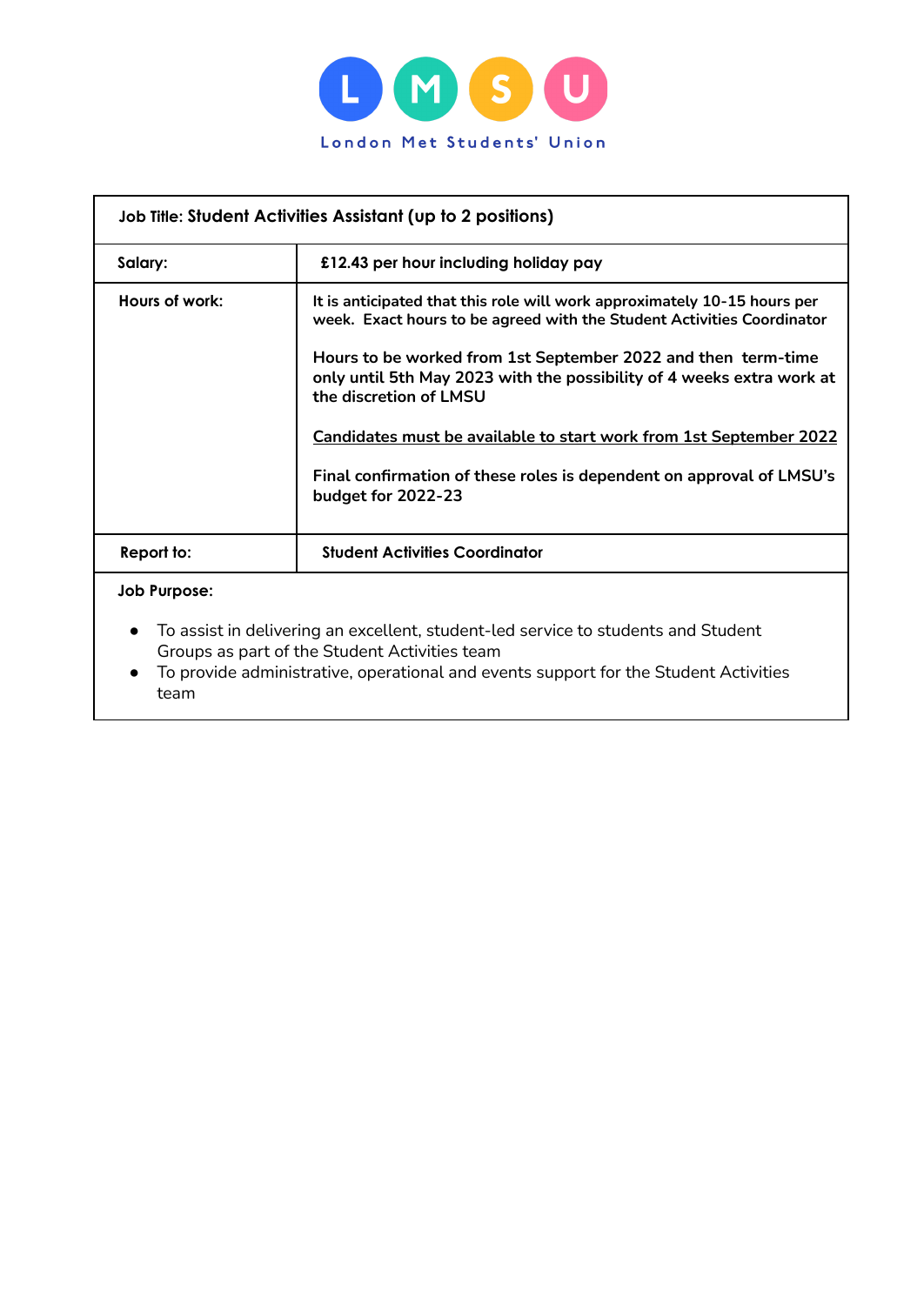## **Main Duties and Responsibilities:**

- To respond to queries from students, LMU and LMSU staff and other stakeholders in a friendly, timely and accurate manner
- To be the first point of contact for students, answering queries, providing information and support and referring to the Student Activities Coordinator and others as appropriate
- To provide administrative and operational support for the Student Activities team, including arranging meetings, ordering refreshments, taking minutes, room booking, external speaker requests, checking facilities, kit and equipment, maintaining systems, collecting and analysing student feedback and ordering and distributing supplies and materials
- To assist with the planning and delivery of key events in the Students' Union and Student Activities calendar, including Welcome Fairs, Leaders Elections, Student Awards, volunteer socials, Student Groups elections and cultural and liberation events and campaigns
- To assist in the design, delivery and evaluation of Student Groups training
- To facilitate, provide support for and promote Student Group activities and events
- To draft and send relevant communications to students, Student Groups and Student Group leaders, including the Student Groups content in the monthly Students' Union newsletter and regular newsletters and updates to Student Groups and Student Group leaders
- To ensure all relevant social media channels are kept up to date and interactive, including media (photos, videos) from different activities and events
- To assist with the promotion of Student Activities and Student Groups throughout the University and externally
- To assist with the promotion of opportunities within Student Activities and the Students' Union to students, including ordering and distributing promotional materials, creating videos, staffing stalls and attending events
- To support the Student Activities Coordinator in developing and improving the Student Activities service, ensuring that developments are responsive to feedback from students and in line with the strategic aims and priorities of LMSU
- To assist in other activities as and when required by the Student Activities Coordinator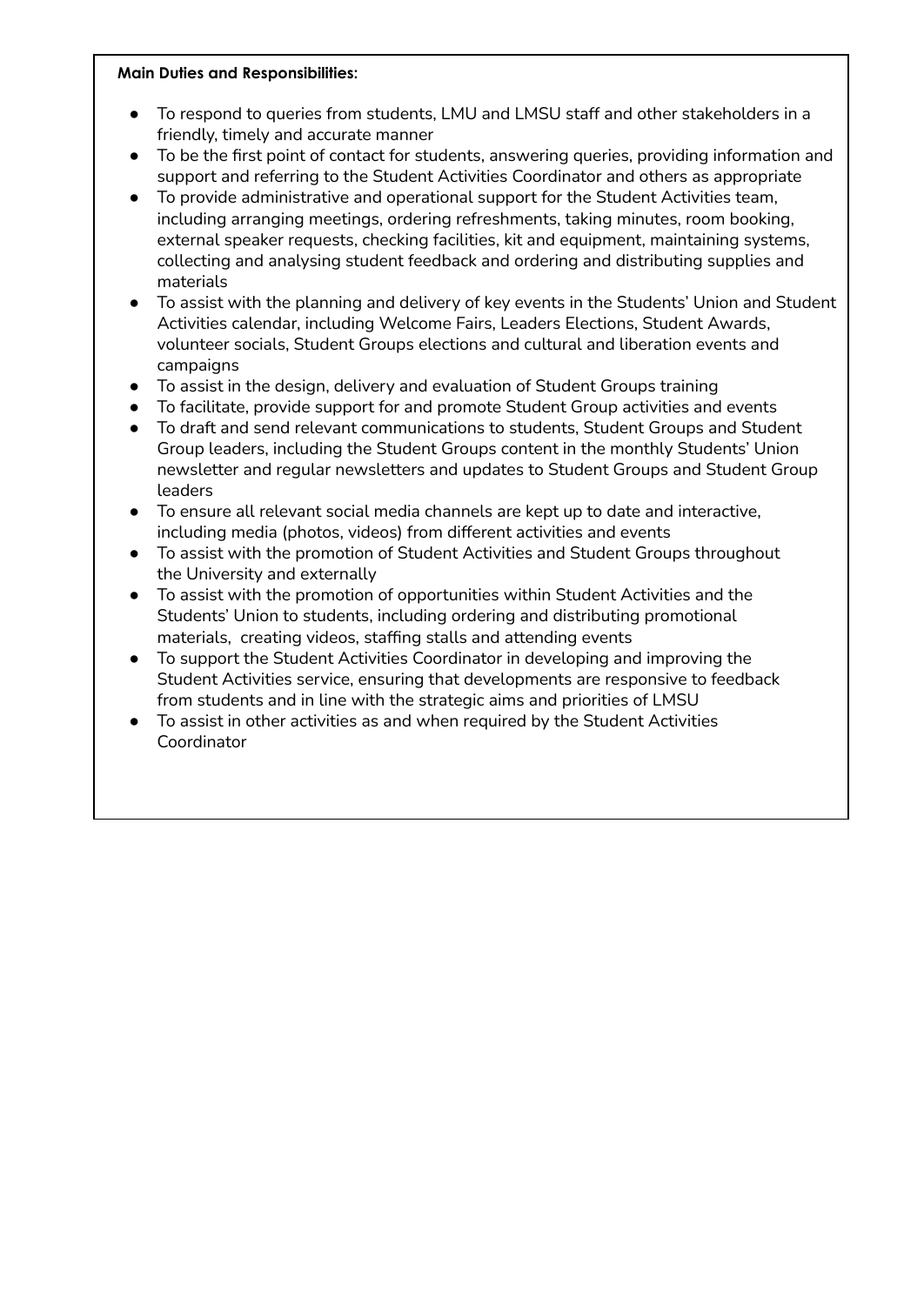## **Miscellaneous/ Other Duties:**

- Act as an ambassador for LMSU, promoting a positive image in everything that you do
- Attend meetings and training events as required to aid SU and your own personal development
- Undertake training and develop specialist knowledge in appropriate areas
- Comply with and promote the environmental and sustainability policies and practices within the SU
- Have a flexible approach to duties and work and, in particular, adopt a teamwork style with all colleagues and activities. This may involve undertaking duties in support of the activities and services of other areas of LMSU
- To carry out duties at all times in compliance with LMSU's policies and procedures
- Carry out all duties in accordance with LMSU policies designed to protect members of staff and students from harassment.
- To not act in a prejudicial or discriminatory manner towards staff, students, visitors, or members of the public. The postholder should also counteract such practise of behaviour by challenging or reporting it.
- Take reasonable care of health and safety of self, other people and resources whilst at work to comply with the SU and University Health and Safety Policies, Codes of Practice and local arrangements
- Cooperate with the line manager or any other person with specific responsibility for health and safety, to enable the SU's and University's responsibilities under the Health and Safety at Work Act to be performed
- Demonstrate a commitment to working in a democratic environment
- To carry out any other relevant tasks in order to fulfill the overall requirements of the post and assist with the smooth running of the Union's elections
- The job holder may undertake other duties of a reasonable nature, as may be determined by the postholder's line manager from time to time, in consultation with the postholder
- The job description may be subject to amendment from time to time after discussion with the post holder
- The duties described above are not an exhaustive list, but are intended as being illustrative of the level and type of work required
- This job description does not constitute part of the contract of employment

## **Review Clause:**

This is a description of the job as it is presently constituted. It is LMSU's practice to periodically examine job descriptions and to update them to ensure that they accurately reflect the job that is required to be performed, or to incorporate proposed reasonable changes. This procedure is conducted jointly by each manager in consultation with the individual whose job description is being reviewed. All staff are expected to participate fully in such discussions. When a manager seeks to amend or vary the job description it will seek to do so with the agreement of the employee, giving consideration to any representations s/he may wish to make. Where agreement is not possible, the manager will confirm the changes to the job description to the employee in writing, together with the date on which the changes will take effect. The manager will provide an explanation as to why any representations have been unsuccessful, by whatever means is appropriate. Where changes are made to a job description, consideration will be given to whether the post should be subject to re-evaluation depending on the extent and scope of the changes.

## **Personal Specification**

| <b>Attributes</b> | <b>Relevant Criteria</b> | <b>How Identified</b> | Rank |
|-------------------|--------------------------|-----------------------|------|
|                   |                          |                       |      |